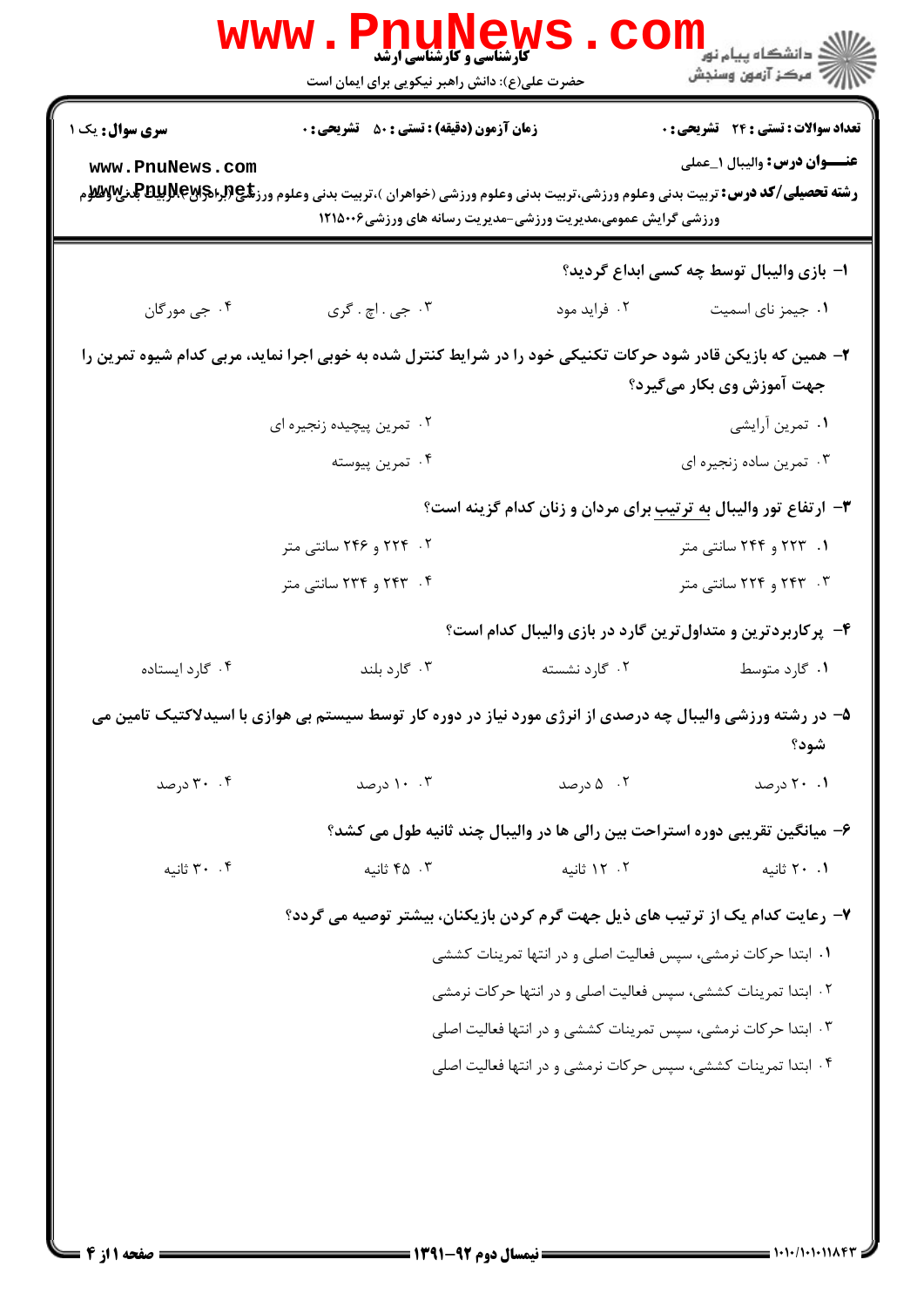|                                                                                                                                                                    | <b>کارشناسی و کارشناسی ارشد</b><br>حضرت علی(ع): دانش راهبر نیکویی برای ایمان است |                                                                                  | لاد دانشگاه پيام نور دا<br>الا مرکز آزمون وسنجش |  |  |
|--------------------------------------------------------------------------------------------------------------------------------------------------------------------|----------------------------------------------------------------------------------|----------------------------------------------------------------------------------|-------------------------------------------------|--|--|
| <b>سری سوال :</b> ۱ یک                                                                                                                                             | <b>زمان آزمون (دقیقه) : تستی : 50 ٪ تشریحی : 0</b>                               |                                                                                  | تعداد سوالات : تستي : 24 - تشريحي : 0           |  |  |
| www.PnuNews.com                                                                                                                                                    |                                                                                  | ورزشی گرایش عمومی،مدیریت ورزشی-مدیریت رسانه های ورزشی۱۲۱۵۰۰۶                     | <b>عنـــوان درس:</b> واليبال ١_عملي             |  |  |
| ۸– کدام گروه از بازی های زیر به مربی کمک می کند تا بتواند کارایی تکنیکی و تاکتیکی بازیکنان، حالت، رفتار و همکاری<br>آنان را در شرایط مسابقه مورد ارزیابی قرار دهد؟ |                                                                                  |                                                                                  |                                                 |  |  |
|                                                                                                                                                                    | ۰۲ بازی های کنترل شده                                                            |                                                                                  | ۰۱ بازی های تمرینی                              |  |  |
|                                                                                                                                                                    | ۰۴ بازی های آرایشی                                                               |                                                                                  | ۰۳ بازی های تغییر شکل یافته                     |  |  |
| ۹–  با توجه به محل استقرار بازیکنان در زمین والیبال، بازیکن منطقه ۲ با بازیکن کدام منطقه قطر محسوب می شود؟                                                         |                                                                                  |                                                                                  |                                                 |  |  |
| ۰۴ منطقه ۵                                                                                                                                                         | ۰۳ منطقه ۳                                                                       | ۰۲ منطقه ۴                                                                       | ۰۱ منطقه ۶                                      |  |  |
| ∙۱− هدف اصلی از انجام پرش لانچ در والیبال توسعه بیشتر کدام فاکتور آمادگی جسمانی می باشد؟                                                                           |                                                                                  |                                                                                  |                                                 |  |  |
| ۰۴ استقامت                                                                                                                                                         | ۰۳ چابکی                                                                         | ۰۲ سرعت                                                                          | ۰۱ توان                                         |  |  |
|                                                                                                                                                                    |                                                                                  | 11– یک اصل مهم هنگام حرکت در زمین والیبال کدام است؟                              |                                                 |  |  |
| ۰۴ تمرکز                                                                                                                                                           | ۰۳ جهت                                                                           | ۰۲ انتقال وزن                                                                    | ۰۱ سرعت                                         |  |  |
| ۱۲- در بازی والیبال بازیکنان برای جابجایی به سمت چپ و راست و برای مسافت های کوتاه تا فاصله ۱/۵ متری از چه روشی<br>استفاده مینمایند؟                                |                                                                                  |                                                                                  |                                                 |  |  |
| ۰۴ روش پای ضربدری                                                                                                                                                  | ۰۳ روش پای دو                                                                    | ٠٢ روش پاي متقاطع                                                                | ٠١ روش پاي پهلو                                 |  |  |
| ۱۳– کدام یک از تکنیکهای ورزش والیبال یکی از دقیقترین و ظریفترین تکنیکها محسوب شده و بازیکنان با کسب این<br>تکنیک می توانند در سایر فاکتورها نیز موفق شوند؟         |                                                                                  |                                                                                  |                                                 |  |  |
| ۴. پاس پنجه                                                                                                                                                        | ۰۳ دفاع                                                                          | ۰۲ اسپک                                                                          | ٠١. ساعد                                        |  |  |
| ۱۴– کدام گزینه شبیه پاس بلند در دو انتهای تور است، با این تفاوت که مهاجم از منطقه ۳ حمله میکند؟                                                                    |                                                                                  |                                                                                  |                                                 |  |  |
| ۰۴ پاس بلند به وسط                                                                                                                                                 | ۰۳ پاس کوتاه به جلو                                                              | ۰۲ پاس سرعتی وسط                                                                 | ٠١ پاس سرعتي بيرون                              |  |  |
|                                                                                                                                                                    |                                                                                  | ۱۵– کدام یک از موارد ذیل در ارتباط با زمان اجرا در والیبال صحیح <u>نمیباشد</u> ؟ |                                                 |  |  |
| ۰۱ زمان اجرا همان زمان صرف شده در تلاش برای گرفتن امتیاز می باشد.                                                                                                  |                                                                                  |                                                                                  |                                                 |  |  |
| ۰۲ میانگین تقریبی زمان اجرا در والیبال ۹ ثانیه می باشد.                                                                                                            |                                                                                  |                                                                                  |                                                 |  |  |
| ۰۳ زمان اجرا معمولا طولانی تر از زمان استراحت می باشد.                                                                                                             |                                                                                  |                                                                                  |                                                 |  |  |
| ۰۴ در والیبال زمان اجرا برابر با کل زمان سپری شده از مسابقه که توپ در آن جریان دارد، تعریف شده است.                                                                |                                                                                  |                                                                                  |                                                 |  |  |
|                                                                                                                                                                    |                                                                                  |                                                                                  |                                                 |  |  |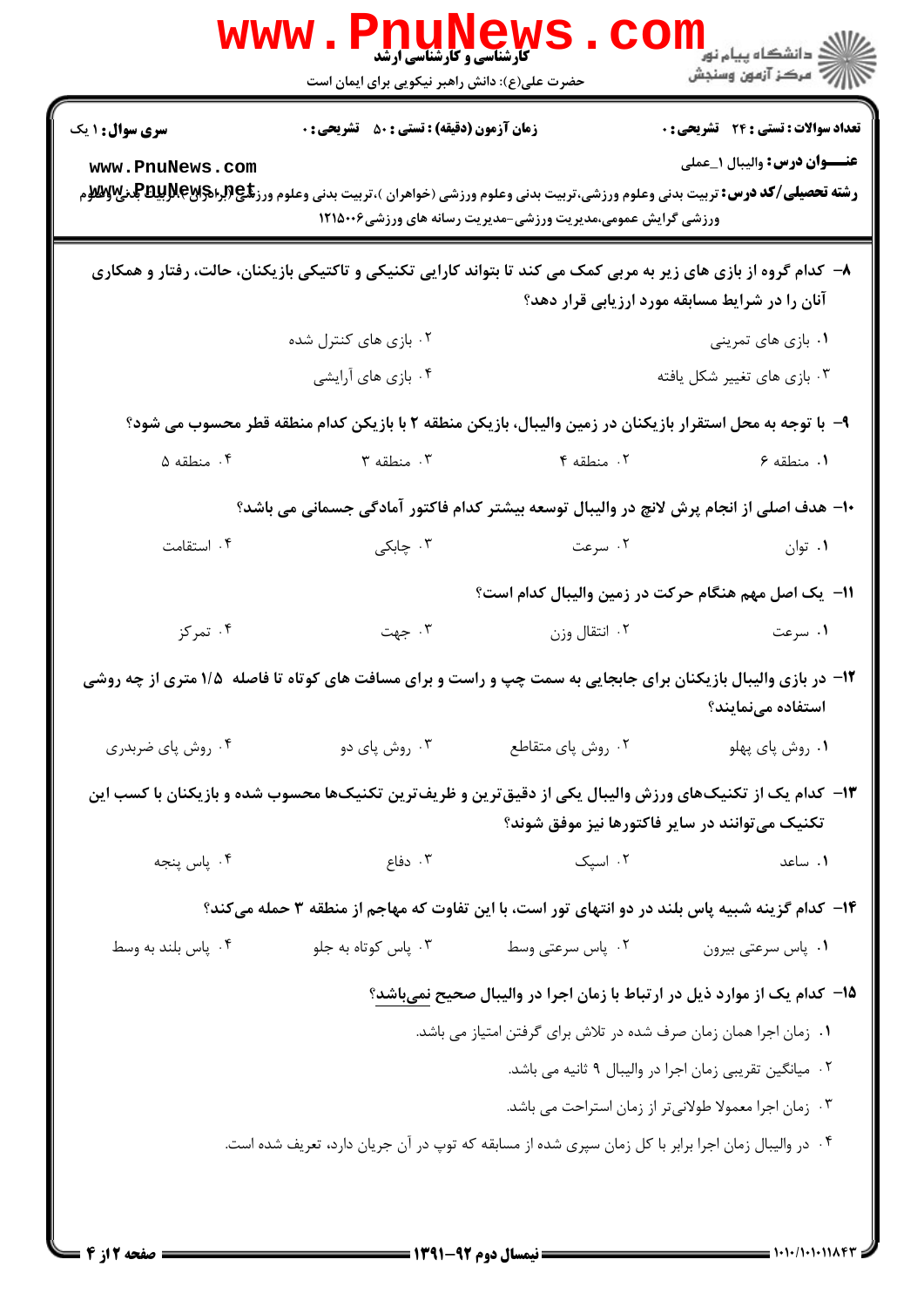|                                                                                                                    | <b>www.rnunew</b><br><b>گارشناسی و کارشناسی ارشد</b><br>حضرت علی(ع): دانش راهبر نیکویی برای ایمان است |                                                                     | لاد دانشگاه پيام نور دا<br>الا مرکز آزمون وسنجش                                             |  |
|--------------------------------------------------------------------------------------------------------------------|-------------------------------------------------------------------------------------------------------|---------------------------------------------------------------------|---------------------------------------------------------------------------------------------|--|
| <b>سری سوال : ۱ یک</b>                                                                                             | <b>زمان آزمون (دقیقه) : تستی : 50 ٪ تشریحی : 0</b>                                                    |                                                                     | تعداد سوالات : تستى : 24 تشريحي : 0                                                         |  |
| www.PnuNews.com                                                                                                    |                                                                                                       | ورزشی گرایش عمومی،مدیریت ورزشی-مدیریت رسانه های ورزشی۱۲۱۵۰۰۶        | <b>عنـــوان درس:</b> واليبال ١_عملي                                                         |  |
|                                                                                                                    |                                                                                                       |                                                                     | ۱۶– استفاده از صفحات چوبی در آموزش کدام مهارت والیبال بیشتر مرسوم می باشد؟                  |  |
| ۰۴ سرویس ساده                                                                                                      | ۰۳ آبشار                                                                                              | ۰۲ دفاع روی تور                                                     | ۰۱ پنجه                                                                                     |  |
|                                                                                                                    | ۱۷– اولین دوره رقابتهای والیبال قهرمانی جهان در چه سالی و در کدام کشور برگزار گردید؟                  |                                                                     |                                                                                             |  |
|                                                                                                                    | ۰۲ ۱۹۲۲، یونان                                                                                        |                                                                     | ۱. ۱۹۴۲، شوروی سابق                                                                         |  |
|                                                                                                                    | ۰۴ ۱۹۳۱، ژاپن                                                                                         |                                                                     | ۰۳ ۱۹۴۹، چکسلواکی سابق                                                                      |  |
|                                                                                                                    |                                                                                                       |                                                                     | ۱۸– سرویس توسط بازیکن کدام منطقه از پشت خط عرضی (۹ متری)  قسمت انتهای زمین خودی زده می شود؟ |  |
| ۰۴ منطقه ۱                                                                                                         | ۰۳ منطقه ۳                                                                                            | ۰۲ منطقه ۵                                                          | ۰۱ منطقه ۴                                                                                  |  |
|                                                                                                                    |                                                                                                       |                                                                     | ۱۹- لازمه کدامیک از تکنیک های بازی والیبال دویدن، پریدن و تاب خوردن است؟                    |  |
| ۰۴ سرویس موجی                                                                                                      | ۰۳ سرویس تنیسی                                                                                        | ۰۲ آبشار                                                            | ۰۱ پاس پنجه پرشی                                                                            |  |
|                                                                                                                    |                                                                                                       |                                                                     | +۲- کدامیک از موارد زیر در ارتباط با قانون انگشتان صحیح نمیباشد؟                            |  |
|                                                                                                                    | ۰۱ هر یک از انگشتان دست هنگام دریافت و ارسال توپ با ترتیب و اندازه هایی مشخص با توپ تماس می یابد.     |                                                                     |                                                                                             |  |
|                                                                                                                    |                                                                                                       |                                                                     | ۰۲ توپ باید با قسمت نرمه داخلی روی انگشتان ارسال گردد.                                      |  |
|                                                                                                                    |                                                                                                       | ۰۳ بخش داخلی دو بند اول انگشتان اشاره ابتدا به استقبال توپ می روند. |                                                                                             |  |
|                                                                                                                    | ۰۴ دو بند اول انگشتان شست برای مهار کردن و در اختیار گرفتن توپ به انگشتان دیگر کمک می کنند.           |                                                                     |                                                                                             |  |
|                                                                                                                    |                                                                                                       |                                                                     | <b>۲۱</b> - در دفاع دو نفره روی تور، وظیفه بازیکن کدام منطقه از بقیه مناطق دشوارتر است؟     |  |
| ۰۴ منطقه ۶                                                                                                         | ۰۳ منطقه ۵                                                                                            | ۰۲ منطقه ۴                                                          | ٠١ منطقه ٣                                                                                  |  |
| ۲۲– حالتی که امروزه به عنوان مطمئن ترین روش برای اجرای تکنیک ساعد به کار می رود، نخستین بار به صورت رسمی توسط      |                                                                                                       |                                                                     | بازیکنان کدام کشور به کار گرفته شده است؟                                                    |  |
| ۰۴ کوبا                                                                                                            | ۰۳ چين                                                                                                | ۰۲ ژاپن                                                             | ۰۱ آمریکا                                                                                   |  |
|                                                                                                                    |                                                                                                       |                                                                     | ۲۳– بازیکن کدام یک از مناطق زیر نمیتواند در دفاع روی تور شرکت نماید؟                        |  |
| ۰۴ منطقه ۵                                                                                                         | ۰۳ منطقه ۲                                                                                            | ۰۲ منطقه ۳                                                          | ۰۱ منطقه ۴                                                                                  |  |
| ۲۴- برای اینکه بازیکنان والیبال بتوانند توپ را با قدرت، سرعت و فشاری بیشتر از سرویس ساده وارد زمین حریف نمایند، از |                                                                                                       |                                                                     | کدام نوع از سرویسهای ذیل استفاده میکنند؟                                                    |  |
| ۰۴ سرویس تنیسی                                                                                                     | ۰۳ سرویس شناور                                                                                        | ۰۲ سرویس ساده از پهلو                                               | ۰۱ سرویس پرشی                                                                               |  |
| <b>: صفحه 3 از 4</b>                                                                                               | <b>ــــ نیمسال دوم ۹۲-۱۳۹۱ <del>ــــــــ</del></b>                                                    |                                                                     |                                                                                             |  |